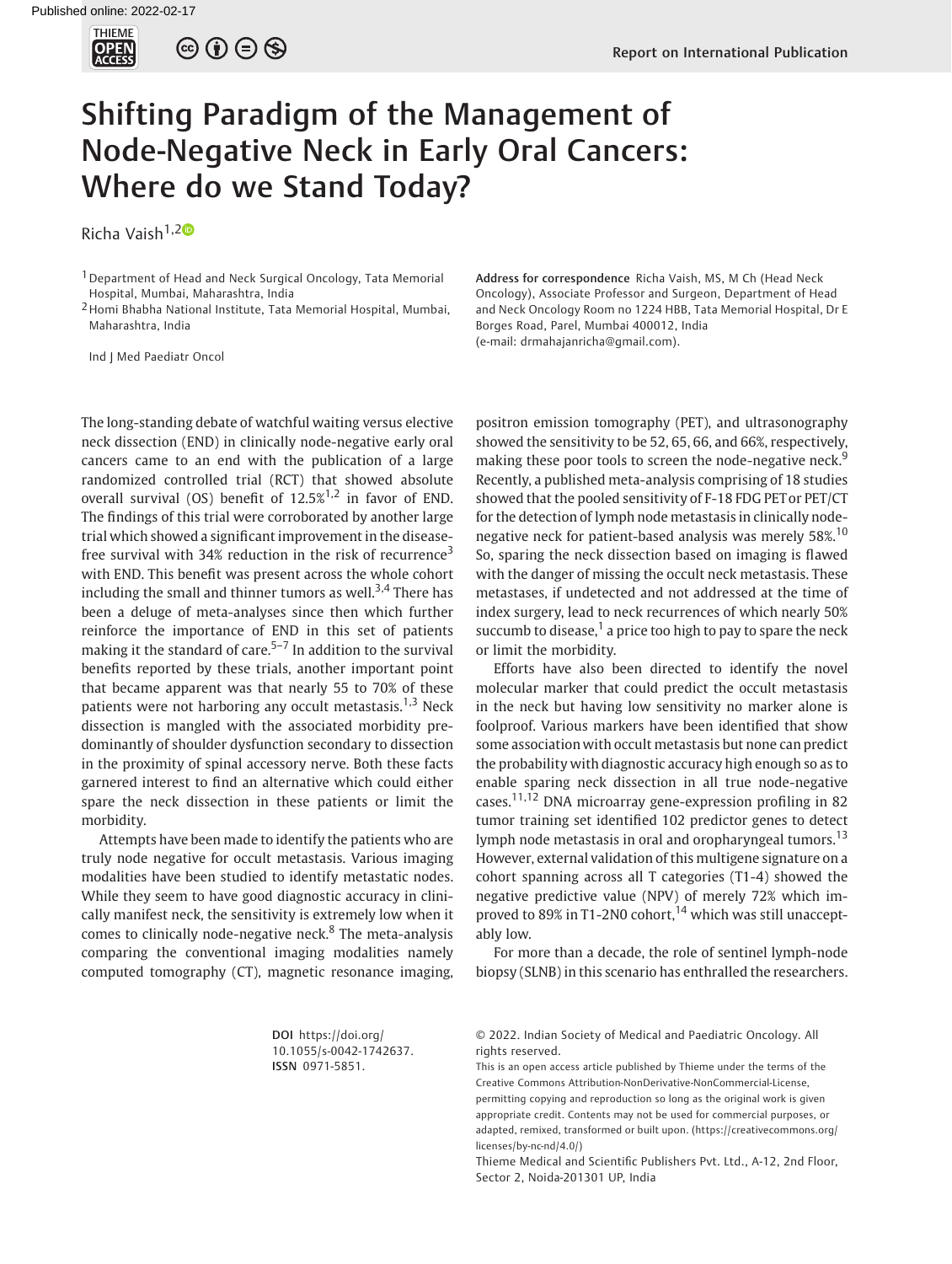An initial study showed that the SLNB performed in 106 patients who were clinically and found pathologically NO 100 of these patients were also pathologically node negative on neck dissection amounting to the NPV of 94% which improved to 96% with additional sections and immunohistochemistry.<sup>15</sup> Various meta-analyses reported high NPV of SLNB making it the ideal diagnostic tool in clinically nodenegative early oral cancers.<sup>16</sup> However, the therapeutic value of SLNB was unreported. Sentinel European Node Trial (SENT) reported 3-year survival outcomes in a large multicentric trial with 415 patients which established SLNB as an oncologically safe procedure.<sup>17</sup> More than a quinquennium has elapsed since this publication, but SLNB failed to gain popularity and replace END on a wide scale.

The literature was still lacking an RCT comparing SLNB with the gold standard of END. Recent back-to-back publication of large RCTs comparing the outcomes of SLNB versus END has provided a fillip to the interest in  $SLNB$ <sup>18,19</sup> French trial was a phase III equivalent trial which randomly assigned the node-negative early oral and oropharyngeal cancer patients to END and SLNB arms.<sup>18</sup> Primary endpoint of the trial was 2-year neck node recurrence-free survival (NNRFS), and the other endpoint was neck and shoulder morbidity. The trial analyzed 279 patients, 139 in neck dissection and 140 in the SLNB arm. Two-year NNRFS was 89.6% in the neck dissection and 90.7% in the SLNB arm, which established the equivalence of the procedure. The shoulder function outcome as assessed by using a self-reported questionnaire and arm abduction test showed a better function with SLNB as compared to END, apparent till the end of 6 months. The SLNB also decreased the median hospital stay by 1 day compared to END. Hot on the heels of this trial the Japanese trial was published which confirmed and reinforced the finding of the French trial.<sup>19</sup> This was a multicentric noninferiority RCT comprising of oral cancers T1/T1N0  $\geq$ 4 mm having a 3-year OS as the primary endpoint and postoperative neck functionality as the secondary endpoint. Analysis was performed on 271 patients, 137 in END and 134 in the SLNB arm. The results showed that the 3-year OS in the SLNB arm was non-inferior to END, 87.9% (lower limit of one-sided 95% confidence interval [CI], 82.4) and 86.6% (lower limit 95% CI, 80.9), respectively. The authors also reported better shoulder function in the SLNB arm based on functionality test scores. Both these trials, however, were criticized due to their wide non-inferiority margins.<sup>20</sup> It is clear from these trials that SLNB limits the morbidity which albeit evens out at the end of 1 year. Also, both these trials have not reported cost-effectiveness of the procedure till date.

So, at the end of all these publications where do we stand today? We know from the literature that it is important to address the neck in clinically node-negative early oral cancers. END is time tested and a widely followed standard of surgery. There is evidence that SLNB is an oncologically safe procedure which also limits the morbidity. Both END and SLNB are recommended as treatment options in node-negative neck in early oral cancers in standard guidelines.<sup>21</sup> Despite this, SLNB has its own limitations which would hinder its applicability globally. The infrastructure, logistics,

and cost-effectiveness are the biggest constraints of this procedure. It is a two-staged procedure, both the French and Japanese groups performed frozen section to avert the second procedure but even with a more extensive protocol of 2-mm-thick blocks of rapid frozen specimen (FS) in the Japanese trial, the sensitivity of the frozen section at the best improved to only  $68.5\%$ <sup>18,19</sup> Serial step sectioning and immunohistochemistry improve the diagnostic accuracy of SLNB which is time and resource consuming. Early tongue cancers are being treated across various fraternities, even at non-oncologic centers. SLNB needs an infrastructure consisting of dedicated nuclear medicine and pathology departments, lacking at many of these centers. With such protocols, it will be a huge challenge to implement this procedure in resource constraint settings and high-volume centers. Therefore, the need of the hour is a surgical procedure which is easy to carry out, cost-effective, has fast turnover, and limits the morbidity of neck dissection or a cost-effective diagnostic test/molecular marker with high accuracy that can spare the neck dissection without compromising the oncologic outcomes.

Conflict of Interest None declared.

## References

- 1 D'Cruz AK, Vaish R, Kapre N, et al; Head and Neck Disease Management Group. Elective versus therapeutic neck dissection in node-negative oral cancer. N Engl J Med 2015;373(06): 521–529
- 2 Vaish R, Gupta S, D'Cruz AK. Elective versus therapeutic neck dissection in oral cancer. N Engl J Med 2015;373(25):2477
- 3 Hutchison IL, Ridout F, Cheung SMY, et al. Nationwide randomised trial evaluating elective neck dissection for early stage oral cancer (SEND study) with meta-analysis and concurrent real-world cohort. Br J Cancer 2019;121(10):827–836
- 4 Dhar H, Vaish R, D'Cruz AK. Comment on "Nationwide randomised trial evaluating elective neck dissection for early-stage oral cancer (SEND study) with meta-analysis and concurrent realworld cohort.". Br J Cancer 2020;123(07):1198–1199
- 5 Abu-Ghanem S, Yehuda M, Carmel NN, et al. Elective neck dissection vs observation in early-stage squamous cell carcinoma of the oral tongue with no clinically apparent lymph node metastasis in the neck: a systematic review and meta-analysis. JAMA Otolaryngol Head Neck Surg 2016;142(09):857–865
- 6 Ibrahim SA, Ahmed ANA, Elsersy HA, Darahem IMH. Elective neck dissection in T1/T2 oral squamous cell carcinoma with N0 neck: essential or not? A systematic review and meta-analysis. Eur Arch Otorhinolaryngol 2020;277(06):1741–1752
- 7 Massey C, Dharmarajan A, Bannuru RR, Rebeiz E. Management of N0 neck in early oral squamous cell carcinoma: a systematic review and meta-analysis. Laryngoscope 2019;129(08): E284–E298
- 8 Sun R, Tang X, Yang Y, Zhang C. (18)FDG-PET/CT for the detection of regional nodal metastasis in patients with head and neck cancer: a meta-analysis. Oral Oncol 2015;51(04):314–320
- 9 Liao LJ, Lo WC, Hsu WL, Wang CT, Lai MS. Detection of cervical lymph node metastasis in head and neck cancer patients with clinically N0 neck-a meta-analysis comparing different imaging modalities. BMC Cancer 2012;12:236
- 10 Kim SJ, Pak K, Kim K. Diagnostic accuracy of F-18 FDG PET or PET/CT for detection of lymph node metastasis in clinically node